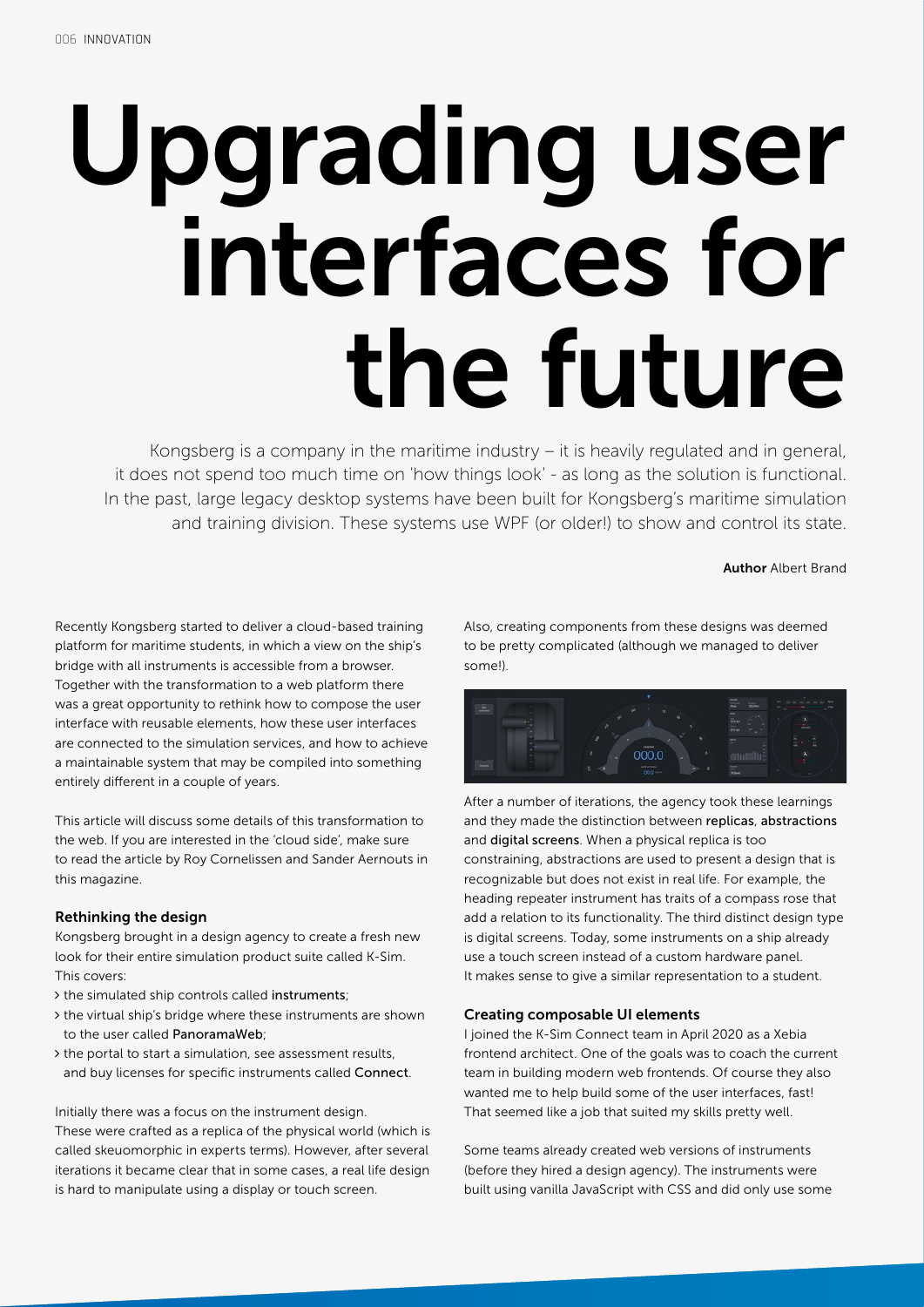really low-level libraries such as jQuery to help render the output. The build quality of the components was lacking in several areas: minimal tests, no proper separation of concerns, no reusable parts and of course the visual design was pretty old-school as well.

Together with one of the simulation software architects of Kongsberg I discussed several topics:

- we should create small components to compose larger ones;
- $\rightarrow$  the components should use a modern web standard to expose and isolate itself, and allow for data ingestion and event publishing;
- we shouldn't build everything ourselves but use the best libraries out there to achieve it.

The architect was also thinking about a domain-specific language that expresses how the user interface is laid out in a platform-independent manner. He liked what he heard about Web Components<sup>1</sup> as it is the official set of web standards for creating components that encapsulate their presentation and behavior.

So we went forward and started to create a Web Component library based on the initial designs, with many composable elements such as buttons, areas and text elements. But what does composability mean in the context of a user interface? To give an example, let's say that you want to show a big button with a flashing text on it. One way of building such a component is by creating a new one from scratch with exactly that behavior. However, such a solution does not scale: you're probably copy-pasting parts of a similar button, and you need to repeat that process over and over again for new variants of the button. An improved way would be to add parameters to an existing button, such as "size" and "flashing". However, that would still not scale very well, as your component would keep on growing with all kinds of variations which get harder and harder to reason about, let alone write tests for all permutations.

A better way to solve this is by creating an extensible component, which allows for injecting other components that only bother about their own concerns. For instance, the flashing button could be created by the following structure: <StyledButton>

```
 <Flashing colors="[red,white]">
     <SimpleText size="big">
       Emergency!
     </SimpleText>
  <Flashing>
<StyledButton>
```
And this is exactly what you can do with web components. It offers you custom elements that provide a 'slot' mechanism to pass in other elements, making your components composable from smaller parts.

## Libraries? Yes please.

While implementing the first components it became clear quickly that the Web Component standard is a little bareboned. This is actually often the case for web standards in general: the standard committee is pressed to agree on a generic solution, and they often choose low-level APIs. It is up to the web community to pick them up and use them as a foundation for modern libraries.

Many of the existing frameworks such as React, Vue.js and Angular offer a way to perform a special build that wraps components as custom elements. However, this comes at the cost of having to ship relatively large libraries, just to draw a single component. So we looked at alternative frameworks and libraries to create web components while adopting a modern approach, but without too much extra overhead.

The choice quickly became clear: we wanted to follow the recommendations from *Open Web Components*2, a collective of web components enthusiasts. These recommendations provide a powerful and battle-tested setup for creating and sharing web components. It recommends the *LitElement*<sup>3</sup> library for building web components, the successor of the Polymer project, which pushed the Web Component standard initially.

# Presenting the ship's bridge in a browser

While building the shared component library, work was underway to build a new version of the PanoramaWeb web application to show the overview of instruments to the user in a modern way. As PanoramaWeb is a single page app that shows the 'chrome' around instruments, it was not necessary to build this as a web component. Instead, I opted to use Vue. js, as it an easy to pick up framework for building large component-oriented user interfaces.

PanoramaWeb initially retrieves the instruments it needs to show via a panel API. When the instruments are loaded, the app has some high-level control over the simulator. It can start and stop the loaded exercise and show the simulated time, which is presented in the top bar. This communication is done over a bidirectional stream of events that is exposed via a Websocket connection. In addition, each instrument connects to its own server-side view model instance using SignalR. And if that is not sufficient, each instrument can communicate with whatever service it wants, and with any protocol that is required for it. You can read about how the radar instrument uses a WebRTC stream for bringing the radar display to life in the article by Roy and Sander in this magazine.

<sup>1</sup> [https://developer.mozilla.org/en-US/docs/Web/Web\\_Components](https://developer.mozilla.org/en-US/docs/Web/Web_Components)

<sup>2</sup> <https://open-wc.org>

<sup>3</sup> <https://lit-element.polymer-project.org>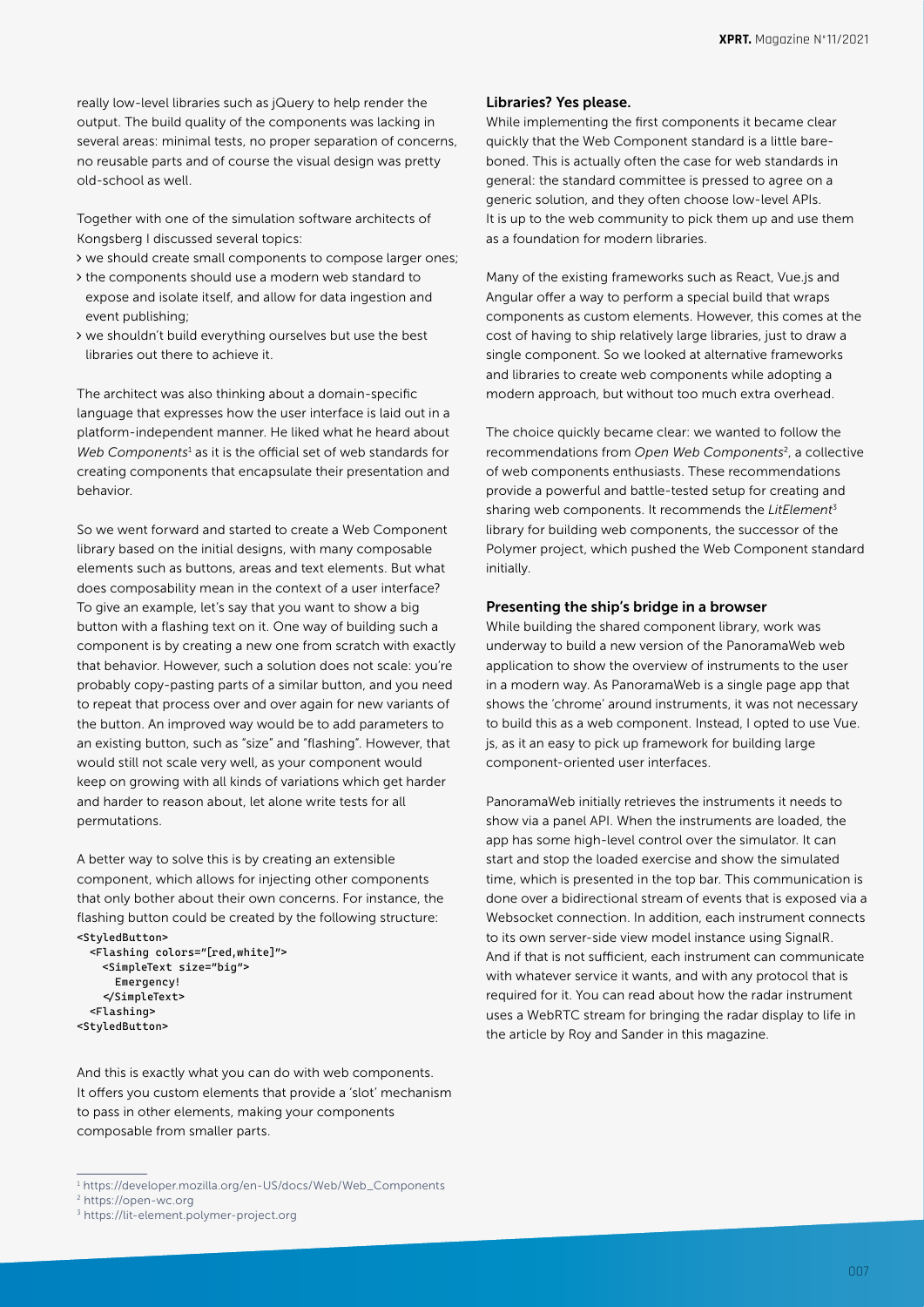

One of the challenges was to build a view to show and interact with the various instruments, while also being able to resize them and reorder them using drag and drop. As the instruments are built as separate web pages, it made most sense to use plain iframes to show the contents. iframes have a long history, as they have been one of the first browser features. They allow you to load and show two or more different pages of content in a single view, which means that they are a good candidate to 'stitch' multiple instruments together in a unified view.

Of course, there are other ways of combining multiple elements on a single page. You can choose to create large components that are then loaded on a single page. You could even use custom elements as a boundary for communicating between components. However, you need to make sure that these components have separate styles and dependencies, otherwise one component could influence another component in unexpected ways. And given the output of the in-house tool (which you'll read about shortly), I opted to go for iframes.

It took some sweat and tears, but PanoramaWeb started to shape up nicely after some time.



Dragging and dropping iframes that are holding those instruments did become a hassle at some point. iframes are quite limited; partly because of security concerns (you can load a page from a different domain so a browser needs to be very careful in sharing information between both), partly due to standardization reasons (it's just an element that shows a page in another page and that's it). And for some historical reason, if you move an iframe element to another parent element (which I implemented as a naïve first approach), the iframe contents will be reloaded. Even though this was not really a functional problem (the page is initially synced with its server view model), I really wanted to fix this bad user experience issue.

After investigating it became clear that if you want to ensure that iframes don't reload when being dropped in a different place, you should not move them at all in the DOM. Instead, I went for another strategy: when an instrument is visually dropped at a certain position, an InstrumentPlaceholder component is drawn. This component constantly determines its visual size and position on the screen (using the modern ResizeObserver and MutationObserver web APIs) and updates the internal state of PanoramaWeb. Thanks to Vue's built-in reactivity, it was a breeze to let the component that holds the actual iframe to pick up this change and position itself on the placeholder location. This allows for iframes to be placed anywhere in the component tree. Nice!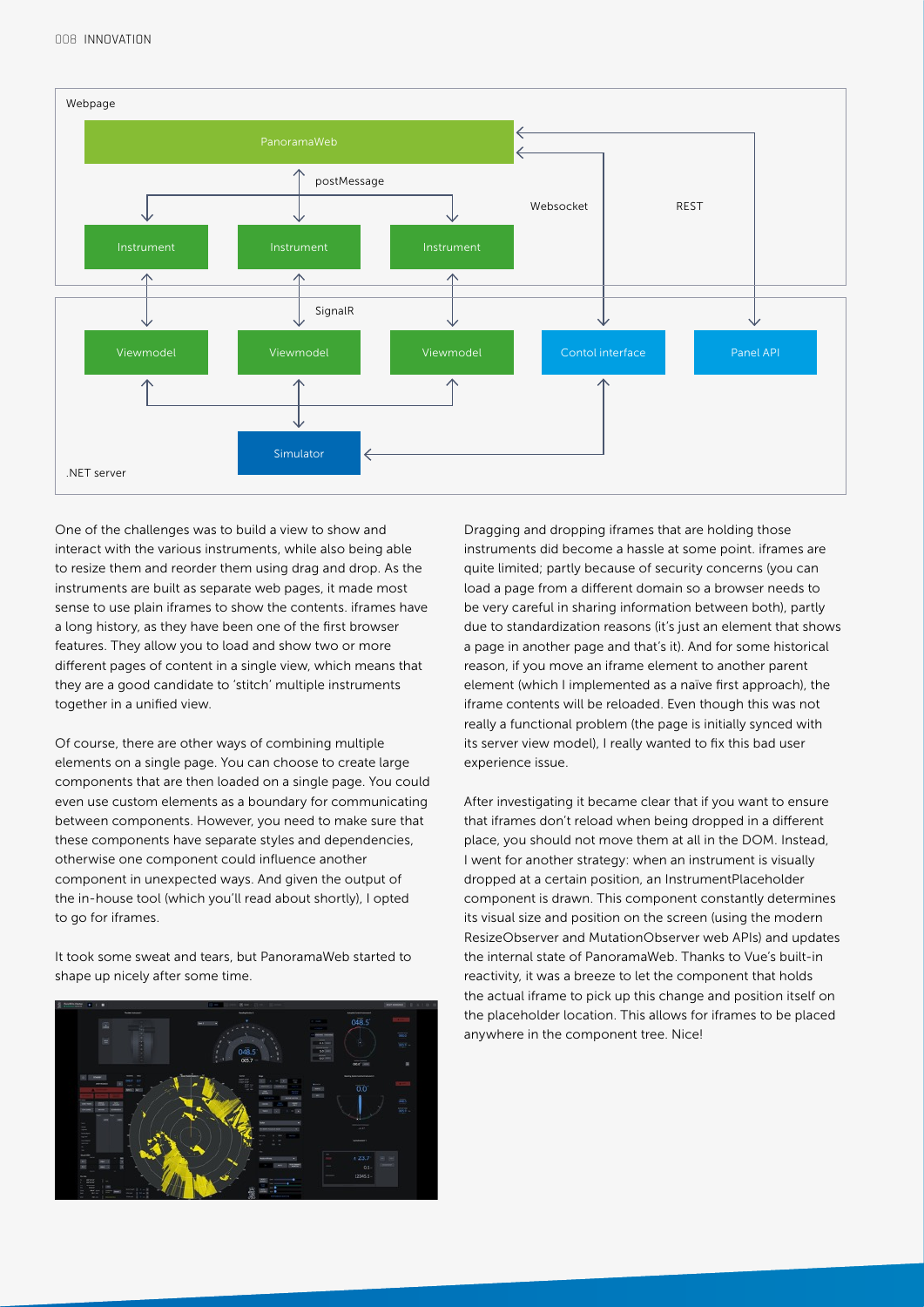

### <TabView>

# The tool that ties everything together

While I was having a go at the PanoramaWeb application, the software architect was happily working on a tool that soon would become the official Kongsberg-endorsed way of creating user interfaces for instruments. Mind you, Kongsberg already created hundreds of different simulated instruments, and maintainability is a big concern. Many of these instruments differ widely in style, technology stacks, architecture, layers, initialization and communication. Only giving developers guidelines on how to build user interfaces was not enough to streamline and standardize this process.

A domain-specific language called 'Blueprint' was designed and it allows you to specify how your user interface is built up using components, binding them to certain inputs from the view model (even with complex expressions), and listen to output of these components. The tool, which is written in .NET Core, can load libraries of components and compile a Blueprint file to an actual web page (including CSS and JS dependencies) that is ready to be served as part of the extension for the web server application.